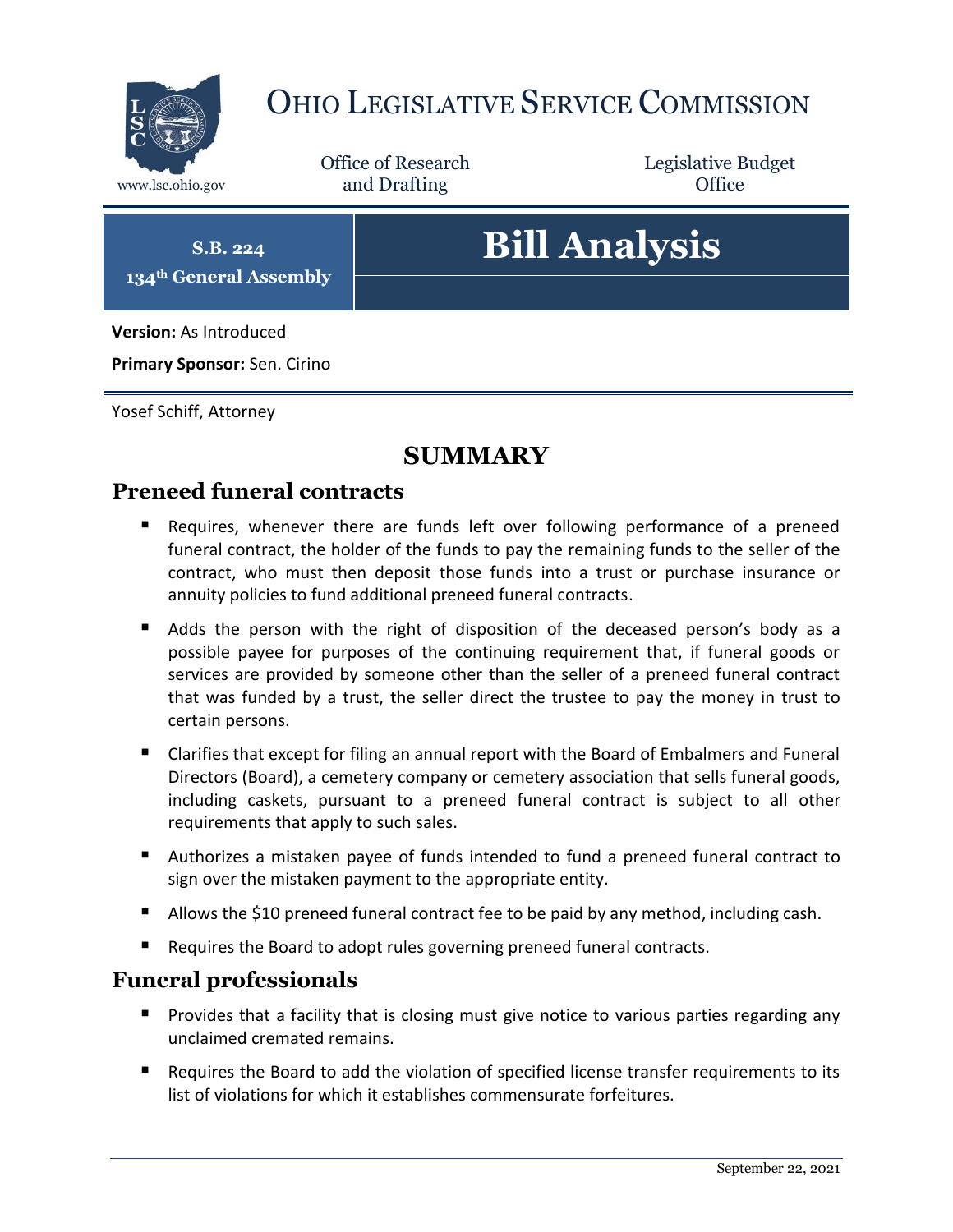- Increases the fee to reactivate an embalmer's or funeral director's license from \$140 to \$200.
- Requires the Board to issue reciprocal licenses if certain criteria are met.
- Requires, rather than permits, the Board to determine under what conditions a courtesy card permit is to be issued to funeral directors in bordering states.
- **Permits the Board to take disciplinary action against a licensee who provided services to** a person knowing that those services were sold to that person by another person who lacked a license.
- Eliminates the requirement that a funeral director, embalmer, or crematory operator conspicuously display their name at the primary entrance to their facility.
- **E** Limits the requirement that an identification tag be provided for cremated remains to vessels that contain all the remains or more than ten cubic inches of remains.
- **EX** Changes the retention period for receipts for acceptance of a dead body and delivery of cremated remains to the shorter of ten years or the time the crematory remains in business.
- Provides a qualified immunity from civil liability for funeral professionals and facilities when a cremation was performed in accordance with the laws governing the disposition of cremated remains.
- **E** Replaces the requirement that a writing designating a new cremation authorizing agent be acknowledged by a notary public with a requirement that the writing be signed by a witness.

#### **Right of disposition**

- Disqualifies a person from serving as a decedent's representative to manage the decedent's final disposition (i.e., burial, cremation, and funeral arrangements) if either of following occur:
	- The person refuses to assume financial responsibility for the costs of the final disposition.
	- $\Box$  The person fails to exercise their rights as representative within 48 hours of being notified of the decedent's death (or 72 hours if there is no notification).
- Removes consideration of a person's willingness to assume financial responsibility for the costs of a decedent's final disposition from the factors that a probate court must consider when the court assigns the right of disposition.

#### **Funeral vehicles**

 Authorizes a funeral hearse and a funeral escort vehicle to be equipped with and display a flashing, oscillating, or rotating purple light (in addition to an amber light authorized by current law).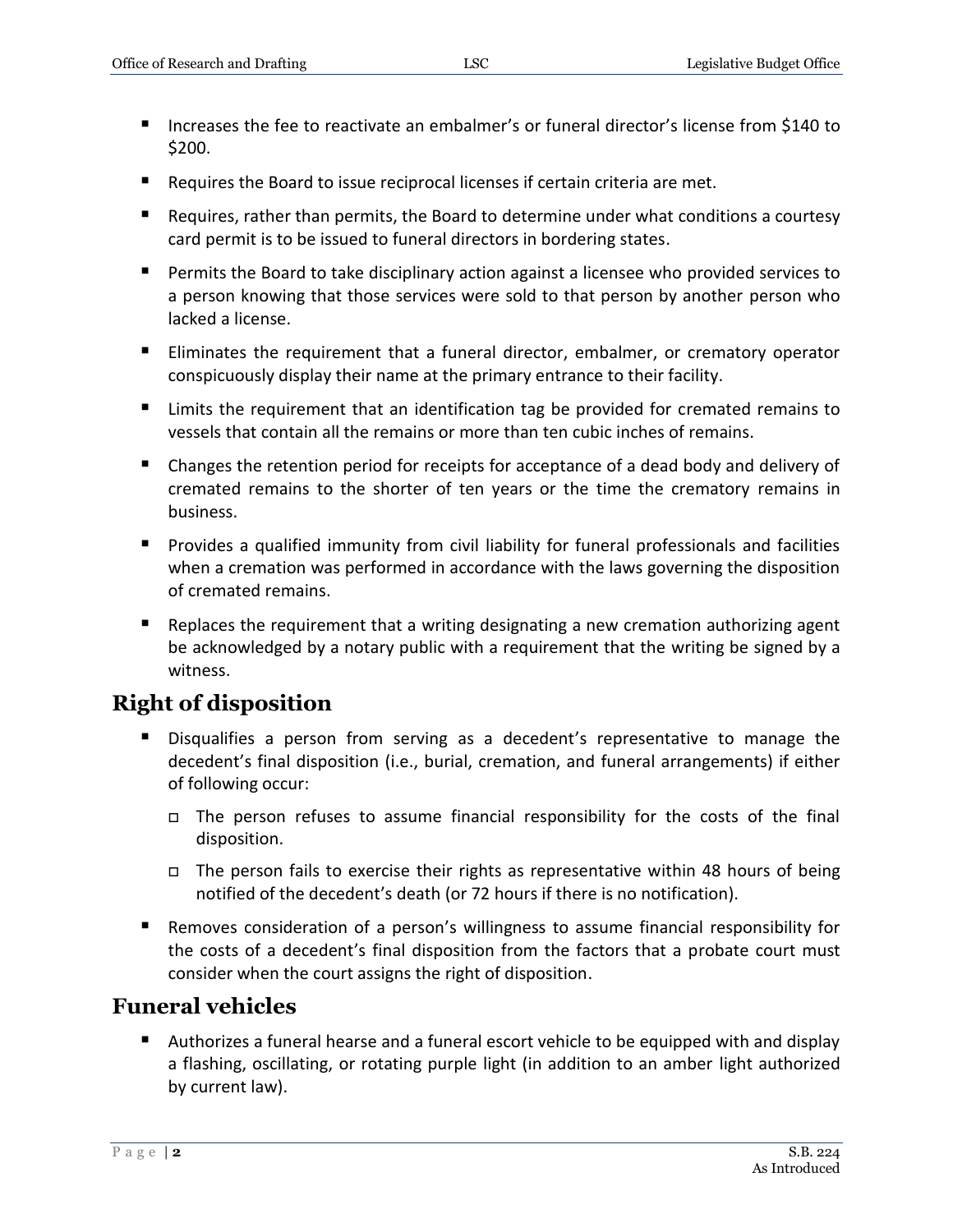#### **Fetal death certificates**

Allows a funeral director to apply for a fetal death certificate and burial permit.

## **DETAILED ANALYSIS**

#### **Preneed funeral contracts**

A preneed funeral contract is a contract for certain funeral services or goods to be used in connection with the funeral or final disposition of a dead person, where payment for the goods or services is made prior to the person's death. Only a funeral director may sell a preneed funeral contract that includes funeral services, but other entities, such as cemeteries, may sell preneed funeral contracts that do not include funeral services. The contract can be funded in a number of ways. The contract can be funded through an insurance policy or an annuity. Or the purchaser can pay the cost directly, either in a single payment or through installments; if this approach is used, the seller is required to place the money in a preneed funeral contract trust, with the trustee being a state-licensed trust company; a national bank, federal savings bank, or (sometimes) federal savings association; or a state-licensed credit union. 1

The bill makes changes relating to how these funds must be used, certain reports, mistaken payees, and the collection of fees.

#### **Excess and unpaid funds**

The bill provides that when there are funds left over after performance of a preneed funeral contract, the entity holding the excess funds must pay them directly to the seller of the preneed funeral contract. The seller then must deposit them into a trust or purchase insurance or annuity policies to fund additional preneed funeral contracts.<sup>2</sup>

Under current law, if the seller of a preneed funeral contract using a preneed funeral contract trust receives notice that the funeral goods and services have been provided by someone else, the seller must direct the trustee holding the funds to pay that provider, if still unpaid, or the beneficiary's estate all funds minus incurred costs. The bill adds a third option: paying the person with the right of disposition of the body. Thus, under the bill, that money must go to the provider, if still unpaid, the beneficiary's estate, *or the person with the right of disposition*. The person with the right of disposition is the person assigned by a court as described in "**Court assignment of the right of disposition**" below to direct the disposition of a decedent's remains.<sup>3</sup> (Also see "**Right of disposition**," below.)

<sup>&</sup>lt;sup>1</sup> R.C. 4717.31 and 4717.36(D); R.C. 4717.01(T) and 4717.32(B), not in the bill.

 $2$  R.C. 4717.35 and 4717.36(K).

<sup>3</sup> R.C. 4717.36(J); R.C. 2108.81 and 2108.70, not in the bill.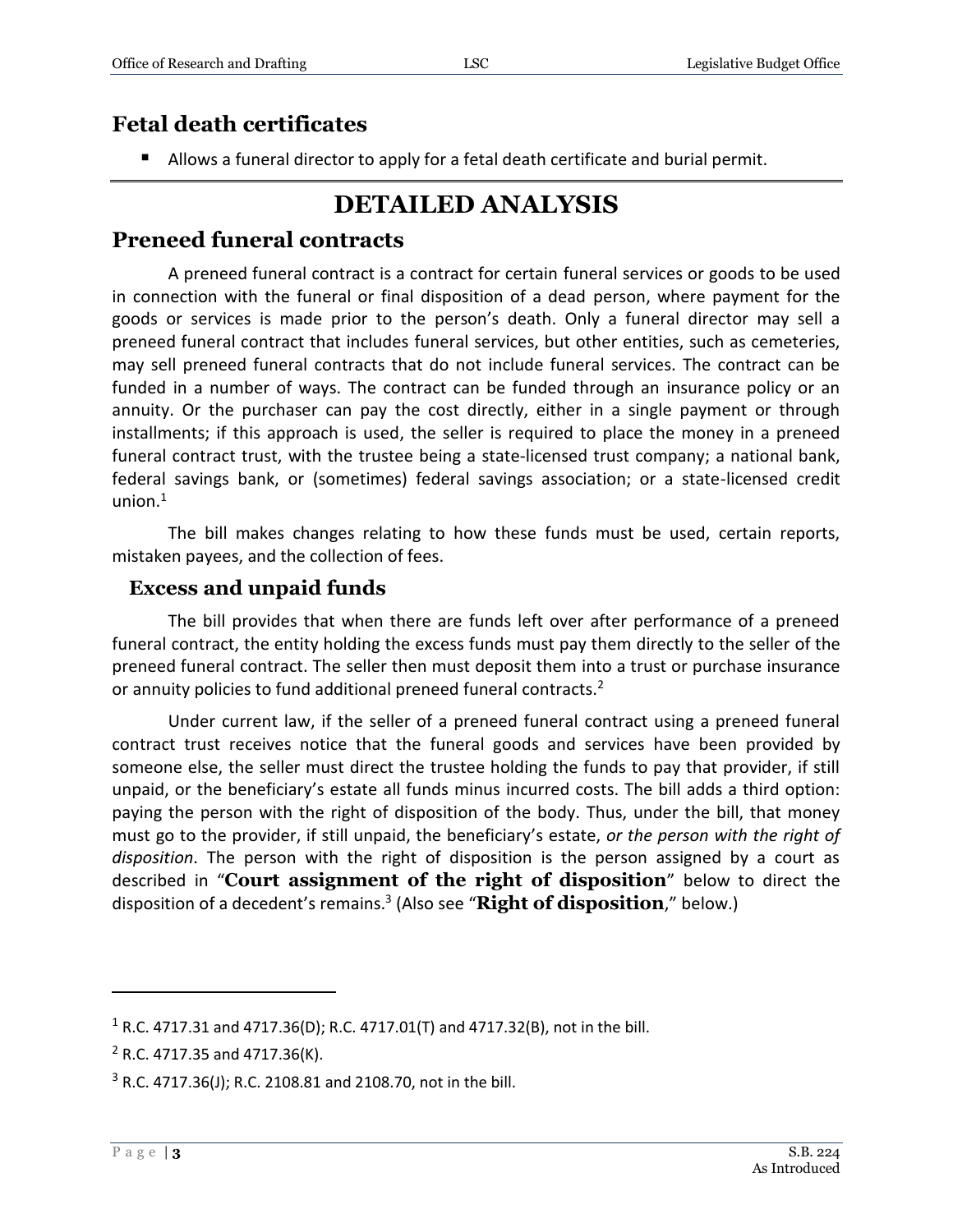#### **Cemeteries subject to preneed funeral contract requirements**

Current law requires the seller of a preneed funeral contract to report its preneed sales on an annual basis to the Board of Embalmers and Funeral Directors (Board). Current law also requires a cemetery company or association to submit certain documents annually to the Department of Commerce's Division of Real Estate. However, a cemetery company or association that sells both preneed cemetery merchandise and services contracts and preneed funeral contracts meets the first requirement if it instead submits the preneed sales report to the Division of Real Estate along with its other annual submissions. The bill clarifies that although a cemetery company or association need not file the annual report with the Board, a cemetery company or association that sells funeral goods, including caskets, pursuant to a preneed funeral contract is still subject to all other requirements that apply to such sales. In other words, just because it is not required to submit its report to the Board does not mean it is exempt from other requirements.<sup>4</sup>

#### **Purchase of preneed funeral contract**

#### **Mistaken payee**

As noted above, a preneed funeral contract made by direct purchase requires the seller to create a preneed funeral contract trust for the funds. Current law generally requires all payments by a purchaser of a preneed funeral contract made through direct purchase to be made payable only to the trustee of the preneed funeral contract trust or to the trustee's depository. If the direct purchaser mistakenly makes payment in the form of a check made payable to the seller, the seller may, within five business days of receiving the check, sign over and forward the check to the trustee or the trustee's designated depository.

Similarly, if a preneed funeral contract is to be funded by the purchase of an insurance policy, existing law requires the insurance agent selling the policy to require the purchaser to make payment in a form payable only to the insurance company. Under the bill, if the purchaser made payment in the form of a check made payable to the seller, the seller may, within five business days of receiving the check, sign over and forward the check to the insurance company designated in the contract.<sup>5</sup>

#### **Preneed funeral contract fee**

Under continuing law, the Board must charge and collect a \$10 fee for each preneed funeral contract except for those funded by the assignment of an existing insurance policy; in other words, preneed funeral contracts funded by an annuity or through direct purchase are subject to this \$10 fee. Current law requires all payments by a purchaser of a preneed funeral contract made through direct purchase, *except for the initial service fee or sales tax,* to be made by check, cashier's check, money order, or debit or credit card, payable only to the trustee of the preneed funeral contract trust or to the trustee's depository. The bill expands the list of

<sup>4</sup> R.C. 4717.31(K); R.C. 4717.01, not in the bill.

 $5$  R.C. 4717.35 and 4717.36(C)(1).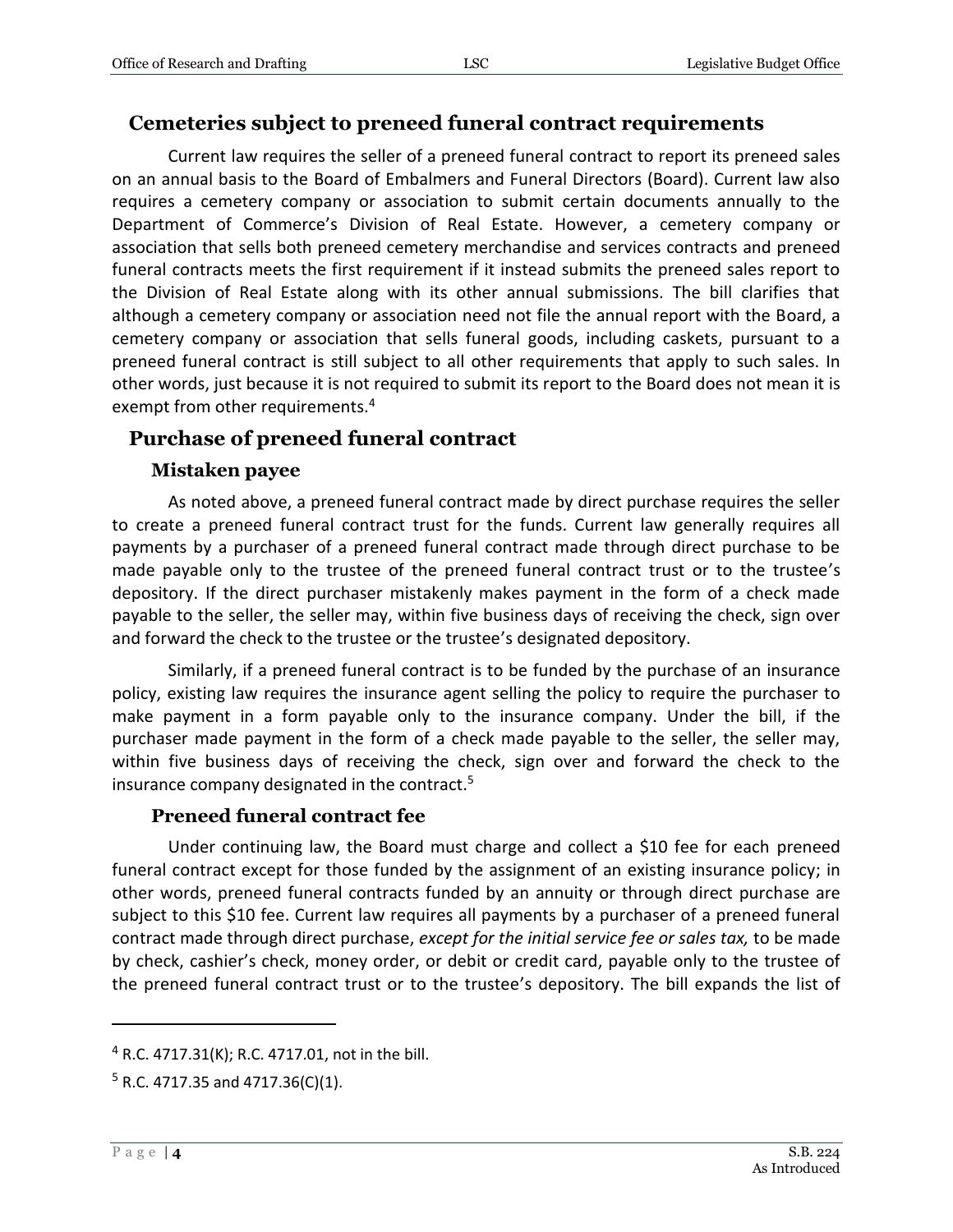exceptions to include the \$10 fee. In other words, the \$10 fee, along with the initial service fee and sales tax, may be paid by any method, including cash.<sup>6</sup>

#### **Rules relating to preneed funeral contracts**

The bill requires the Board to adopt rules to include requirements for the sale of preneed funeral services and preneed funeral goods, the content and funding of preneed funeral contracts, and the payment and administration of preneed funeral funds.<sup>7</sup>

#### **Funeral professionals**

The bill makes a number of changes to the law regarding embalmers, funeral directors, and crematory operators (funeral professionals) relating to the closure of facilities, transfer of licenses or locations, licenses, disposal of cremated remains, recordkeeping, and a qualified immunity for funeral professionals and facilities.

#### **Requirements for a facility that is closing**

If a facility requiring a license under the funeral professionals law is going out of business, the bill imposes requirements on the person in charge of the facility in relation to unclaimed cremated remains the facility possesses. Under the bill, within 30 days prior to closure, the person must send a written notice to the last known address of the person who executed the cremation authorization form or who is designated to receive the cremated remains. The notice must contain all of the following:

- A statement that the funeral business is going out of business and will close;
- The expected date of closure;
- The manner in which the unclaimed cremated remains will be disposed and, if applicable, the location from which the cremated remains can be retrieved.

If the person in charge cannot comply with the notice requirement or locate the required last known address, the person in charge may seek a declaratory judgment to dispose of the remains from the probate court in the county in which the facility is located.

Within 30 days prior to closing, the person who held the license for the facility must dispose of all unclaimed cremated remains as designated in the notice. If the remains are unclaimed for longer than 60 days the licensee must dispose of the remains, in a manner consistent with the laws governing disposition of cremated remains.

Under the bill, within 30 days prior to the closure, the person who holds the license must submit to the Board of Embalmers and Funeral Directors a clearly enumerated account of any unclaimed cremated remains the facility possesses and a copy of the above notice. The bill prohibits a licensee from negligently failing to comply with this requirement.

 $6$  R.C. 4717.36(C)(1).

 $7$  R.C. 4717.04(A)(15).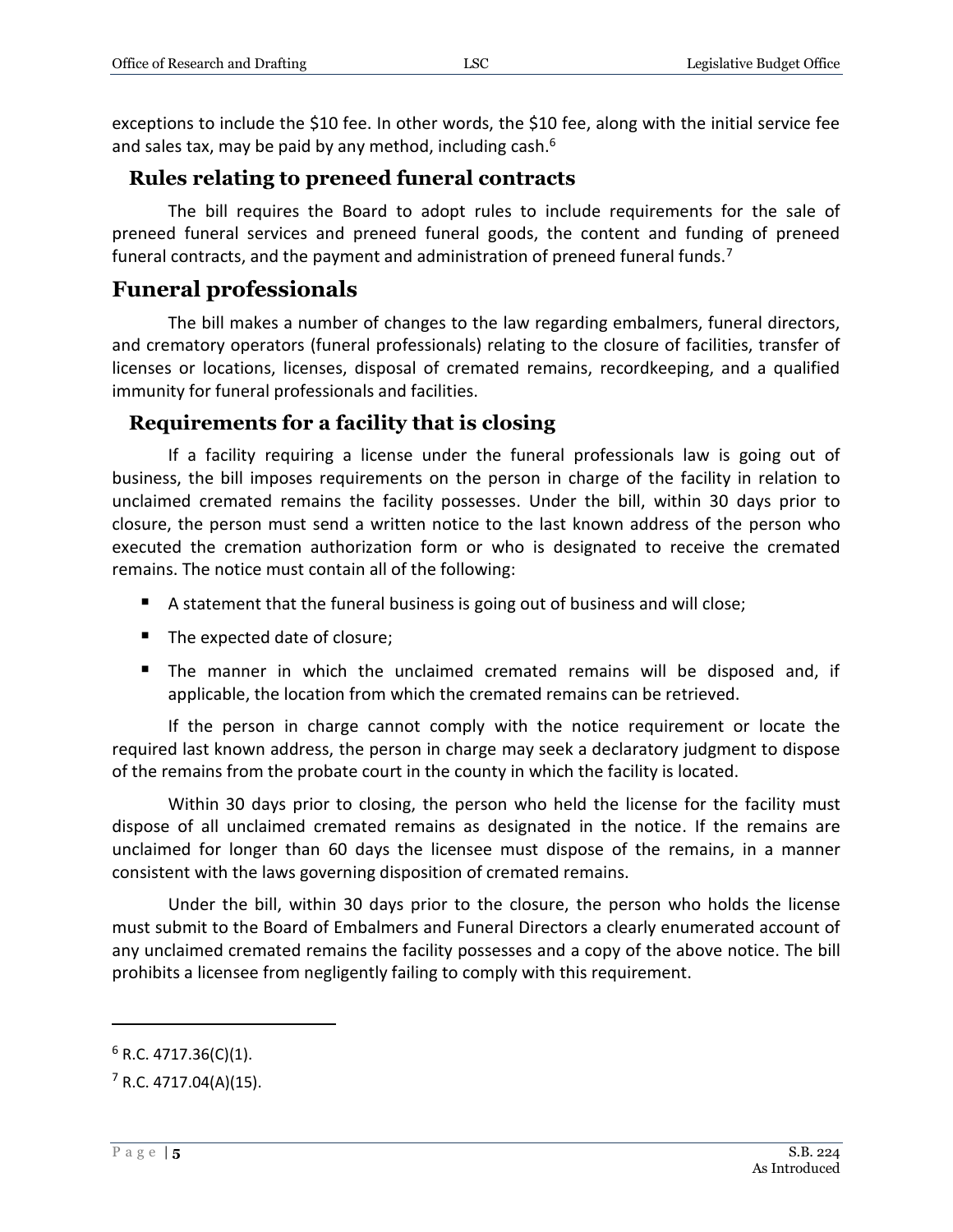Under continuing law, the penalty for failing to comply with these requirements is a fine of \$100 to \$5,000, imprisonment for not more than one year, or both, for the first offense. For each subsequent offense the penalty is a fine of \$100 to \$10,000, imprisonment for not more than one year, or both.<sup>8</sup>

#### **Requirements relating to transfers of licenses and locations**

Under current law, the Board must adopt rules that list actions that violate the funeral professionals law, as well as commensurate forfeitures. One action is transferring a license to another owner, or transferring the facility's location, without notifying the Board. In addition to transfer without notice, the bill requires that the actions also include failure to timely surrender a license upon the transfer and the failure of the funeral professional who will be in charge after the change to apply for a new license.<sup>9</sup>

#### **Licenses and courtesy cards**

The bill increases the fee to reactivate an embalmer's or funeral director's license from  $$140$  to  $$200.<sup>10</sup>$ 

Current law *permits* the Board to issue an embalmer's or funeral director's license to an applicant upon presentation by the applicant of an embalmer's or funeral director's license from another state, proof that the applicant in obtaining that license has complied with requirements substantially equal to Ohio's requirements, and the requisite fee. Under the bill, if the applicant does this and presents evidence of good standing in that other state, the bill *requires* the Board to issue the license. 11

Continuing law permits the Board to issue courtesy card permits, which permit the holder to perform limited actions related to death certificates, funeral ceremonies, interments, and entombments. The bill requires, rather than permits as under existing law, the Board to determine under what conditions a courtesy card permit is to be issued to funeral directors in bordering states.<sup>12</sup>

Lastly, under the bill, the Board may take disciplinary action, such as license suspension or other corrective action, against a licensee or permit holder who provided services to a person knowing that those services were sold to that person by another person who lacked a license or permit. $^{13}$ 

 $8$  R.C. 4717.13(E) through (H); R.C. 4717.27 and 4717.99, not in the bill.

 $9$  R.C. 4717.04(A)(9)(f); R.C. 4717.11, not in the bill.

 $10$  R.C. 4717.05(G)(3) and 4717.07(A)(1).

 $11$  R.C. 4717.10(A).

<sup>12</sup> R.C. 4717.10(B) and (C).

<sup>13</sup> R.C. 4717.14(A)(10).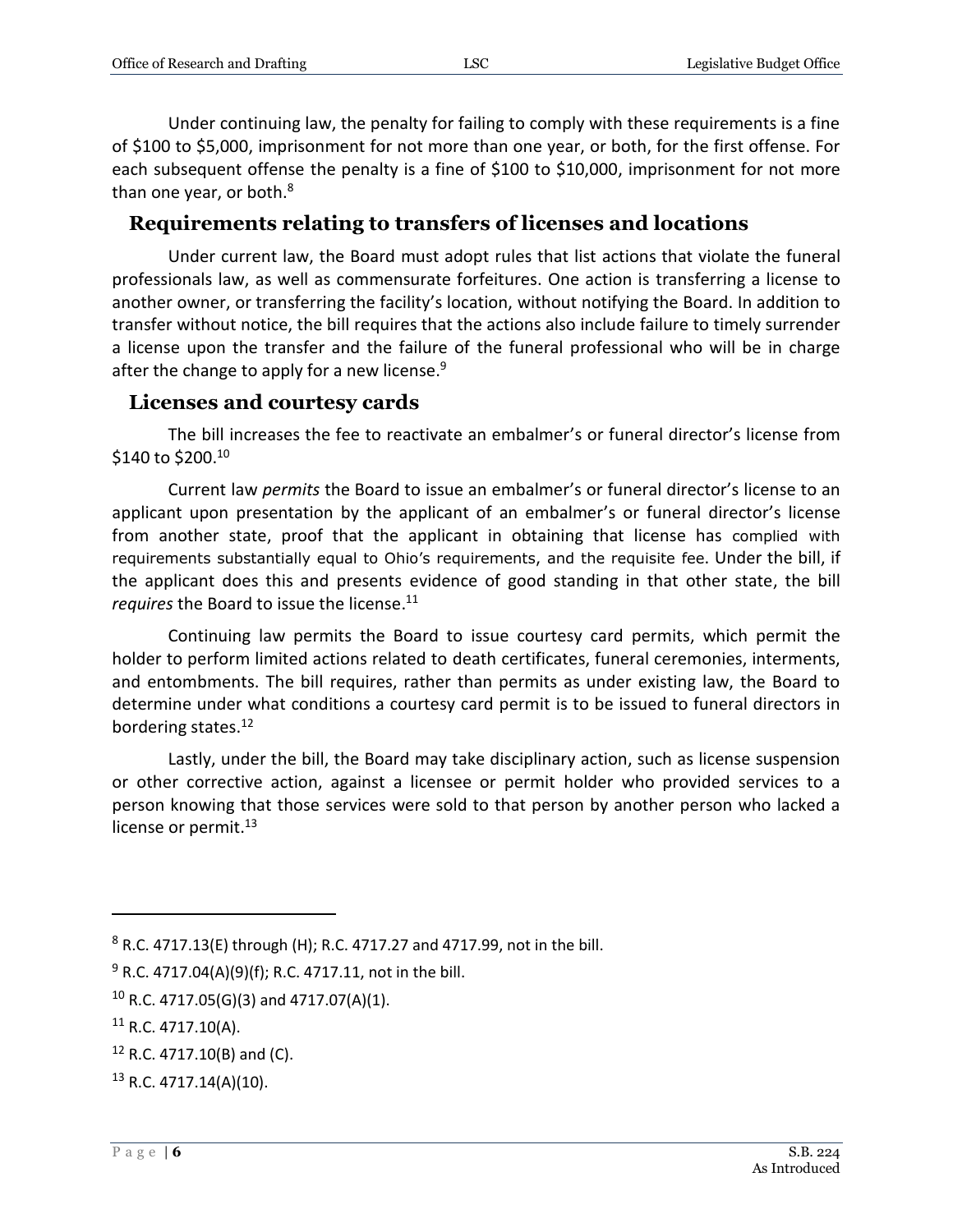#### **Display of name at facility entrance**

The bill eliminates the requirement that a funeral director, embalmer, or crematory operator conspicuously display their name at the primary entrance to the funeral home, embalming facility, or crematory facility.<sup>14</sup>

#### **ID tag for cremated remains**

If a body is cremated, current law requires the funeral director or other person in charge of the final disposition of the body to place a tag identifying the person who died in any vessel containing the cremated remains. The bill requires a tag only if the vessel contains all of the cremated remains or more than ten cubic inches of cremated remains.<sup>15</sup> Under continuing law, the penalty for failing to comply with this requirement is a fine of \$100 to \$5,000, imprisonment for not more than one year, or both, for the first offense. For each subsequent offense the penalty is a fine of \$100 to \$10,000, imprisonment for not more than one year, or both. $16$ 

#### **Retention of crematory receipts**

The bill changes the time periods required for the retention of certain documents by a crematory. Under current law, a crematory must retain a copy of each receipt issued upon acceptance of a dead body and a copy of each receipt issued by the crematory for delivery of cremated remains for as long as the crematory is in business. The bill changes this time period to the shorter of the time it remains in business or ten years following the date of cremation.<sup>17</sup>

#### **Civil immunity of funeral professionals and facilities**

Under current law, a crematory operator, crematory facility, funeral director, or funeral home has civil immunity for certain actions or omissions, unless the actions or omissions were reckless or certain other conditions are met. These protected actions or omissions include cremating a person or disposing of the cremated remains when done in accordance with a cremation authorization form. The bill also provides immunity if the cremation was performed in accordance with the laws governing the disposition of cremated remains, which apply generally when the authorization form does not direct disposition of the remains or when the remains remain unclaimed.<sup>18</sup>

#### **Replacement of notary requirement with witness requirement**

Current law allows an authorizing agent (the person entitled to order the cremation of a decedent or body parts and to order the final disposition of the cremated remains of a

<sup>14</sup> R.C. 4717.06.

<sup>15</sup> R.C. 4717.13(B)(3).

<sup>16</sup> R.C. 4717.99, not in the bill.

 $17$  R.C. 4717.28(C) and (E).

<sup>18</sup> R.C. 4717.30(A).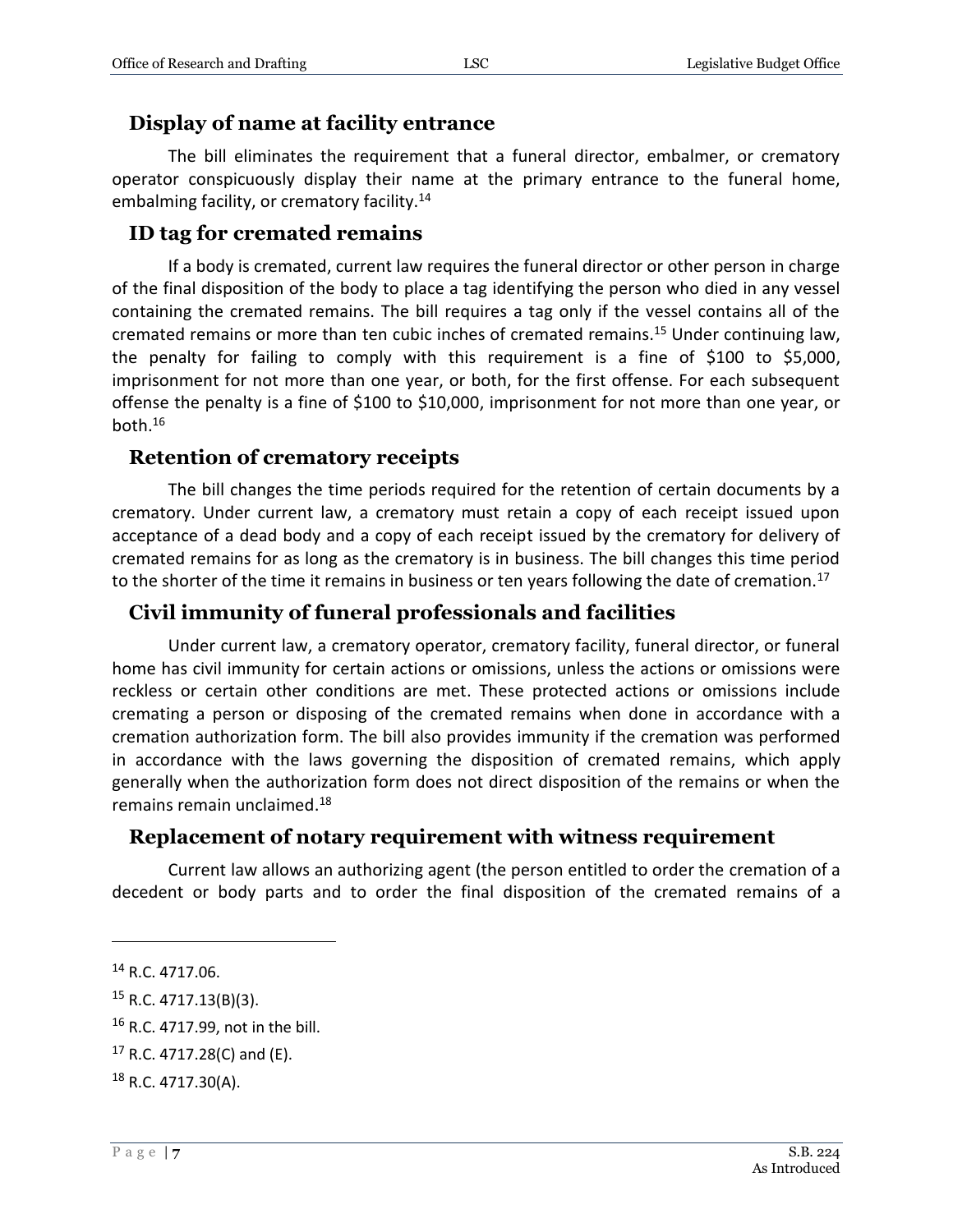decedent or body parts) who cannot execute a cremation authorization form in person to designate another individual to serve as the authorizing agent. To do so, the original authorizing agent must provide the crematory facility a written designation, acknowledged before a notary public or other person authorized to administer oaths, authorizing the other individual to serve as the new authorizing agent. The bill eliminates the requirement that the written designation be acknowledged before a notary public or other person authorized to administer oaths, and instead requires it to be signed by the original authorizing agent and by a witness who observed the authorizing agent execute the designation.<sup>19</sup>

#### **Right of disposition**

#### **Background**

Ohio law authorizes a person to designate one or more people to manage that person's final disposition after that person dies (i.e., the person's burial, cremation, and funeral arrangements). The person (declarant) can do so through a written declaration that assigns the right of disposition to the specified person or persons (representative). The right of disposition includes:

- 1. The right to determine the location, manner, and conditions of the disposition of the declarant's bodily remains.
- 2. The right to make arrangements and purchase goods and services for the declarant's funeral.
- 3. The right to make arrangements and purchase goods and services for the declarant's burial, cremation, or other manner of final disposition.<sup>20</sup>

#### **Disqualification of named representative**

Under current law, there are a number of ways that a person named as a representative can be disqualified (e.g., if the named representative dies, declines to serve, or cannot be located).<sup>21</sup> The bill adds that a person refusing to assume liability for the costs of the disposition is disqualified from serving as the representative.<sup>22</sup> Further, it clarifies that if a funeral director serves as the representative (when no other relative or person is capable of assuming the right of disposition or no other relative or interested person can be located), the funeral director is not liable for the costs of that disposition.<sup>23</sup>

Finally, the bill specifies that a person is disqualified if the person fails to exercise the rights as the representative within 48 hours of being notified that the declarant has died. The

<sup>19</sup> R.C. 4717.24(C).

<sup>20</sup> R.C. 2108.70(B) and 2108.72, not in the bill.

<sup>21</sup> R.C. 2108.75(A).

<sup>22</sup> R.C. 2108.75(A)(7).

<sup>&</sup>lt;sup>23</sup> R.C. 2108.75(C).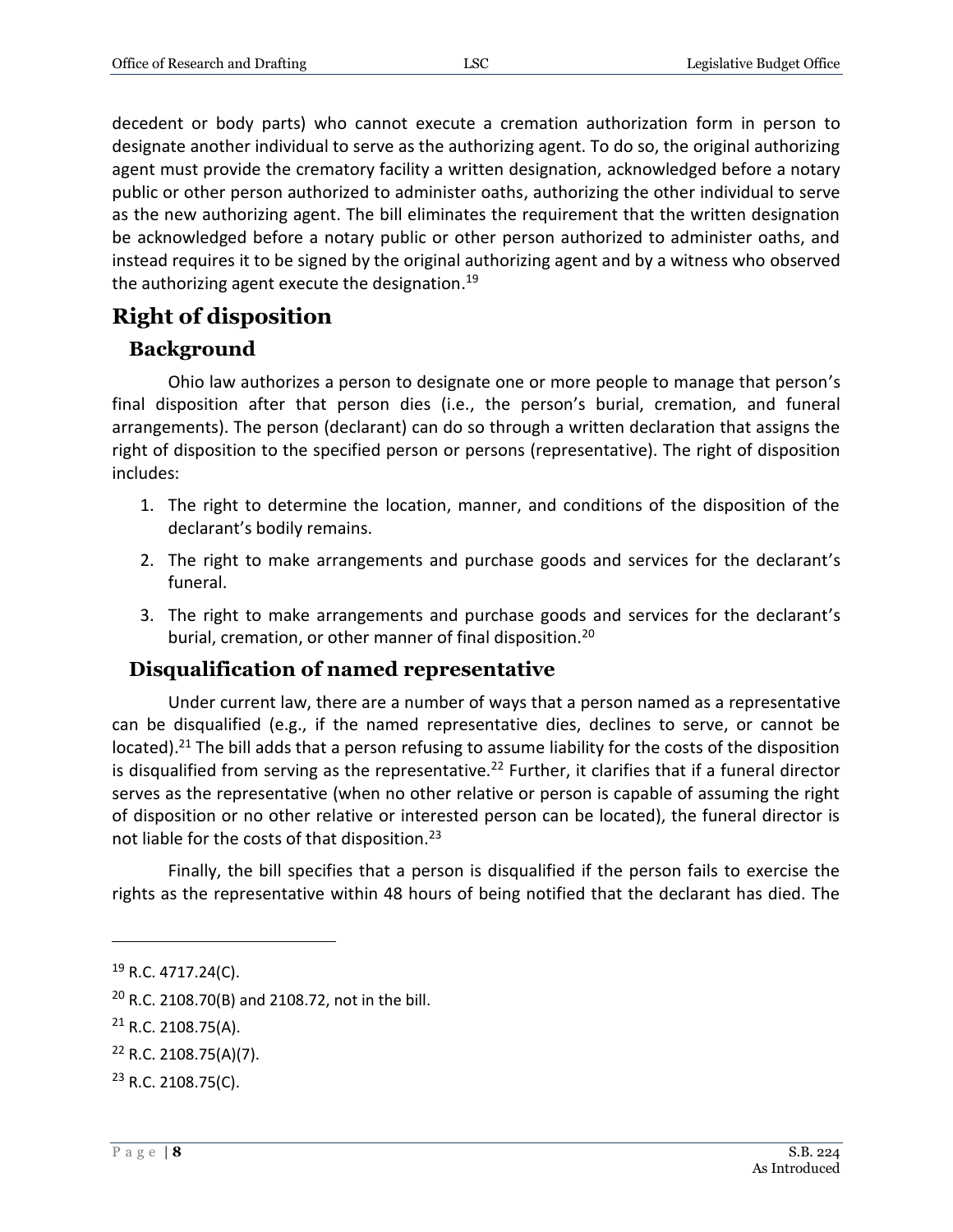bill adds that if there is no notification, the time period for disqualification is 72 hours after the declarant's death. Under current law, a person that refuses to exercise their rights as a representative within two days of the death notification is disqualified. Thus, the bill eliminates the requirement that the representative formally refuse to serve.<sup>24</sup>

#### **Court assignment of the right of disposition**

If a person does not have a written declaration or all representatives and successor representatives are disqualified from serving, the law specifies a default order for who has the right of disposition.<sup>25</sup> In some cases, the probate court with jurisdiction must make the determination of who has the right of disposition (generally because either there is a disagreement over who has the right or no one has claimed the right). In assigning the right of disposition to a person, the court must consider several factors (e.g., the relationship between the decedent and the person, the practicality of the funeral plans desired by the person, and any express written desires by the decedent).<sup>26</sup>

The bill removes consideration of a person's willingness to assume financial responsibility for the costs of the final disposition as a factor for consideration by the probate court.<sup>27</sup> As such, a person's willingness or lack thereof to pay for the final arrangements will not be a factor the court considers in making its assignment of the right of disposition.

#### **Funeral vehicles**

The bill authorizes a funeral hearse and a funeral escort vehicle to be equipped with and display a flashing, oscillating, or rotating purple light while traveling down a street or highway as part of a funeral procession.<sup>28</sup> Current law authorizes the similar display and use of an amber light.<sup>29</sup> Generally, most vehicles are prohibited from using flashing lights, except as a turn signal or hazard light. Exceptions to the general prohibition include funeral hearses, funeral escort vehicles, emergency vehicles, highway maintenance vehicles, and certain farm machinery. The color of the light displayed on the vehicle and the times the light may flash generally are specified by statute.<sup>30</sup>

#### **Fetal death certificates**

Continuing law allows the fetal death of the product of human conception of less than 20 weeks gestation to be registered on a fetal death certificate upon application by either

 $24$  R.C. 2108.75(A)(4).

<sup>25</sup> R.C. 2108.81, not in the bill.

<sup>26</sup> R.C. 2108.82.

<sup>&</sup>lt;sup>27</sup> R.C. 2108.82(B)(3) and (C)(1).

<sup>&</sup>lt;sup>28</sup> R.C. 4513.17(C)(2)(d); Ohio Administrative Code 4501-11-06, not in the bill.

 $29$  R.C. 4513.17(C)(1).

 $30$  R.C. 4513.17(C).